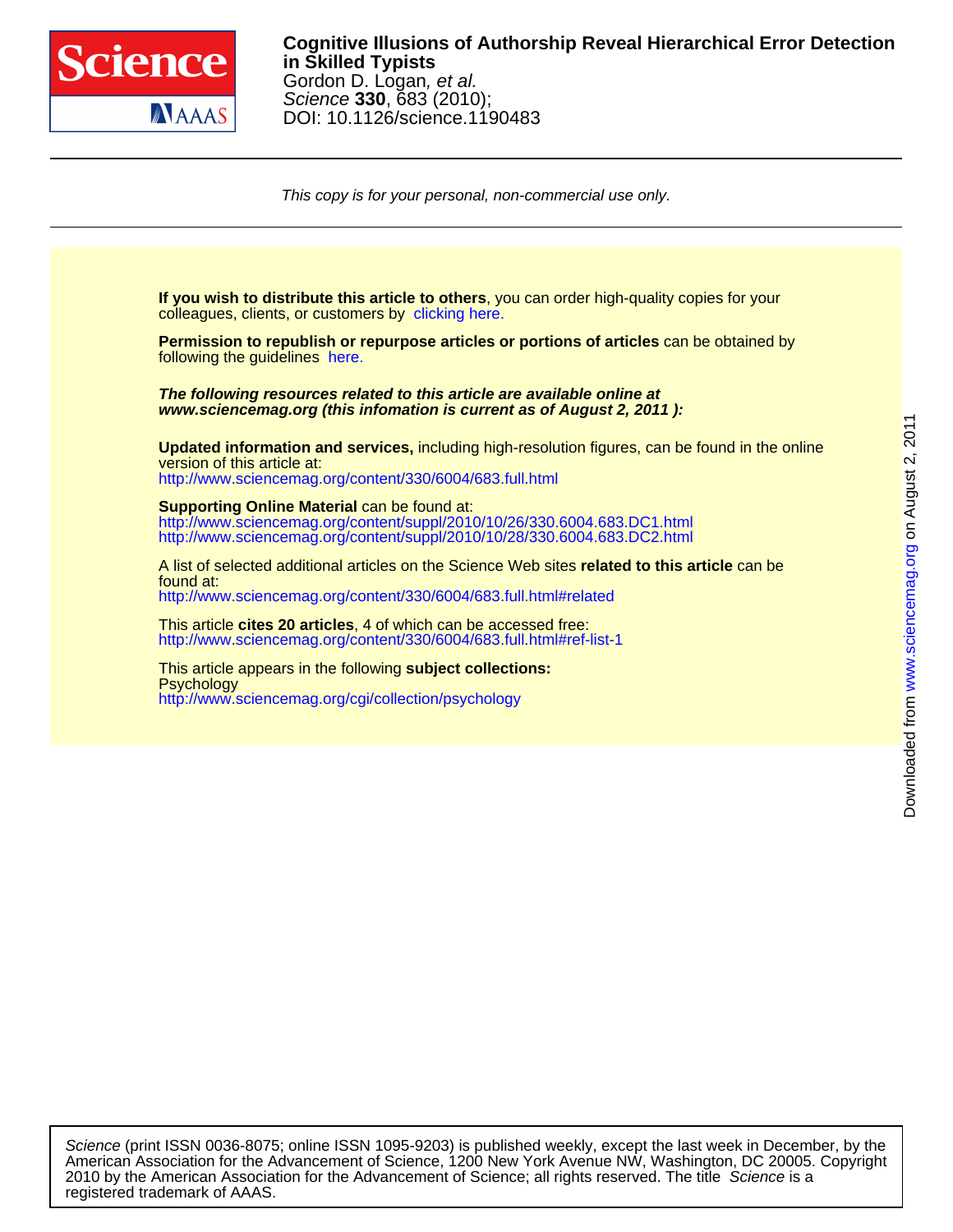ited by a daughter progressively amplifies to a steady-state plateau as that cell ages (Fig. 3E). Thus, early daughters will inherit fewer aggregates than later daughters. Indeed, propagons transmitted to successive daughters increased through the third generation and then remained relatively constant (Fig. 3F). Our observations provide a mechanistic explanation for previously observed cell-to-cell variability in propagons  $(6, 25)$  and reveal age-dependent [ $PSI^+$ ] phenotypes at the single-cell level.

Thus, the seemingly static phenotypes associated with prion protein conformations may actually reflect highly dynamic pathways of prion protein biogenesis in dividing cells. For any given cell, the complement of aggregates and the phenotype fluctuate in response to the interplay between the protein-misfolding pathway and its cellular environment, creating a self-regenerating system that settles to a stable population average for each conformation. Thus, the cellular environment has profound effects on the phenotypic manifestations of prion protein conformations.

The dynamic size-based system that we have uncovered may contribute to the physiological consequences of protein misfolding in ways that are not possible for an abundance-based process. The phenotypic variation established and maintained through the events described here strengthens the argument that the prion mechanism, like other epigenetic processes, facilitates selection in new environments and consequently evolution (26). According to our model, access to an advantageous state may not require a [prion<sup>-</sup>]/[PRION<sup>+</sup>] phenotypic switch (27) but instead may always be present within a population. In mammals, variation in aggregate size may similarly affect protein transmissibility between nondividing cells and the spread of pathology in prion and perhaps other protein-misfolding disorders, such as Parkinson's, Alzheimer's, and Huntington's diseases (28–30). Indeed, prion protein conformation and expression—parameters that alter aggregate size are more reliable predictors of the clinical course of disease than is the presence of protease-resistant aggregates (1).

#### References and Notes

- 1. J. Collinge, A. R. Clarke, Science 318, 930 (2007). 2. L. Benkemoun, S. J. Saupe, Fungal Genet. Biol. 43, 789 (2006).
- 3. S. B. Prusiner, Science 216, 136 (1982).
- 4. J. A. Pezza, T. R. Serio, Prion 1, 36 (2007).
- 5. M. Tanaka, S. R. Collins, B. H. Toyama, J. S. Weissman, Nature 442, 585 (2006).
- 6. B. Cox, F. Ness, M. Tuite, Genetics 165, 23 (2003).
- 7. S. S. Sindi, T. R. Serio, Curr. Opin. Microbiol. 12, 623 (2009). 8. I. L. Derkatch, Y. O. Chernoff, V. V. Kushnirov,
- S. G. Inge-Vechtomov, S. W. Liebman, Genetics 144, 1375 (1996).
- 9. S. M. Uptain, G. J. Sawicki, B. Caughey, S. Lindquist, EMBO J. 20, 6236 (2001).
- 10. P. Zhou et al., EMBO J. 18, 1182 (1999).
- 11. D. S. Kryndushkin, I. M. Alexandrov, M. D. Ter-Avanesyan, V. V. Kushnirov, J. Biol. Chem. 278, 49636 (2003).
- 12. S. N. Bagriantsev, V. V. Kushnirov, S. W. Liebman, Methods Enzymol. 412, 33 (2006).
- 13. Materials and methods are available as supporting material on Science Online.
- 14. F. Ness, P. Ferreira, B. S. Cox, M. F. Tuite, Mol. Cell. Biol. 22, 5593 (2002).
- 15. P. Satpute-Krishnan, S. X. Langseth, T. R. Serio, PLoS Biol. 5, e24 (2007).
- 16. T. Haslberger, B. Bukau, A. Mogk, Biochem. Cell Biol. 88, 63 (2010).
- 17. H. K. Edskes, V. T. Gray, R. B. Wickner, Proc. Natl. Acad. Sci. U.S.A. 96, 1498 (1999).
- 18. K. D. Allen et al., Genetics 169, 1227 (2005).
- 19. M. Crapeau, C. Marchal, C. Cullin, L. Maillet, Mol. Biol. Cell 20, 2286 (2009).
- 20. A. B. Salnikova, D. S. Kryndushkin, V. N. Smirnov, V. V. Kushnirov, M. D. Ter-Avanesyan, J. Biol. Chem. 280, 8808 (2005).
- 21. E. G. Rikhvanov, N. V. Romanova, Y. O. Chernoff, Prion 1, 217 (2007).
- 22. V. V. Kushnirov, A. B. Vishnevskaya, I. M. Alexandrov, M. D. Ter-Avanesyan, Prion 1, 179 (2007).
- 23. T. R. Serio, S. L. Lindquist, Annu. Rev. Cell Dev. Biol. 15, 661 (1999).
- 24. B. Cox, Heredity 20, 505 (1965).
- 25. L. J. Byrne et al., PLoS ONE 4, e4670 (2009).
- 26. R. Halfmann, S. Alberti, S. Lindquist, Trends Cell Biol. 20, 125 (2010).
- 27. A. K. Lancaster, J. P. Bardill, H. L. True, J. Masel, Genetics 184, 393 (2010).
- 28. J. R. Silveira et al., Nature 437, 257 (2005).
- 29. B. Frost, M. J. Diamond, Nat. Rev. Neurosci. 11, 155 (2010). 30. P. Brundin, R. Melki, R. Kopito, Nat. Rev. Mol. Cell Biol.
- 11, 301 (2010).
- 31. J. A. Pezza et al., Mol. Biol. Cell 20, 1068 (2009).
- 32. We thank N. Rhind, M. Duennwald, J. Sherley, and members of their groups for assistance with centrifugal elutriation, and the Center for Computation and Visualization, the Leduc Bioimaging Facility, and the Flow Cytometry and Sorting Facility at Brown University for instrumentation and the assistance of the respective support staffs. We thank J. Bender, J. Laney, M. Tuite, and members of the Serio and Laney labs for helpful discussions and comments on the manuscript. This research was supported by grants from NIH (GM069802 to T.R.S., GM085976 to A.D., GM089049 to S.S.S., AG034754 to C.K., and AG032818 to S.D.) and NSF/ADVANCE (0548311 to T.R.S.).

#### Supporting Online Material

www.sciencemag.org/cgi/content/full/330/6004/680/DC1 Materials and Methods Figs. S1 to S12

Tables S1 and S2 References

14 September 2010; accepted 5 October 2010 10.1126/science.1197785

# Cognitive Illusions of Authorship Reveal Hierarchical Error Detection in Skilled Typists

Gordon D. Logan\* and Matthew J. C. Crump

The ability to detect errors is an essential component of cognitive control. Studies of error detection in humans typically use simple tasks and propose single-process theories of detection. We examined error detection by skilled typists and found illusions of authorship that provide evidence for two error-detection processes. We corrected errors that typists made and inserted errors in correct responses. When asked to report errors, typists took credit for corrected errors and accepted blame for inserted errors, claiming authorship for the appearance of the screen. However, their typing rate showed no evidence of these illusions, slowing down after corrected errors but not after inserted errors. This dissociation suggests two error-detection processes: one sensitive to the appearance of the screen and the other sensitive to keystrokes.

Frors are ubiquitous in human perform-<br>ance (1, 2). Their consequences can be<br>costly, ranging from mild annoyance to ance (1, 2). Their consequences can be

Department of Psychology, Vanderbilt University, Nashville, TN 37203, USA.

global-scale disaster. Errors are common in the early stages of skill acquisition, when learning is based on trial and error, but they still prevail in expert performance, when skills are automatic and fluent. Detecting and correcting errors are important components of executive control at high skill levels  $(3, 4)$ . The control processes that manage errors are evident in behavioral measures of post-error slowing and conscious reports of errors  $(1)$ , as well as in neural measures of errorrelated potentials in the electroencephalogram  $(5)$ and activation of the anterior cingulate cortex in functional brain imaging (6, 7). Several theories have been proposed to account for these measures. Some assume a post hoc comparison of intended and actual actions (5). Others suggest that conflict between competing responses may be sufficient to trigger error detection and correction (4). Researchers often view these accounts as mutually exclusive and perform experiments intended to decide between them, as if there were a single error-detection mechanism and the goal of their research was to determine its properties. That may be possible in simple tasks with single responses, but it is unlikely to apply to complex tasks, like typewriting, that involve hierarchical processing and extended interaction with the environment  $(8-10)$ . Here, we report the induction of cognitive illusions of authorship  $(11-14)$ in skilled typists and provide evidence for two separate error-detection mechanisms nested in a hierarchical control process (10).

Skilled typewriting engages many processes, from perception to cognition and action  $(9, 15)$ . The processes can be divided into two nested

<sup>\*</sup>To whom correspondence should be addressed. E-mail: gordon.logan@vanderbilt.edu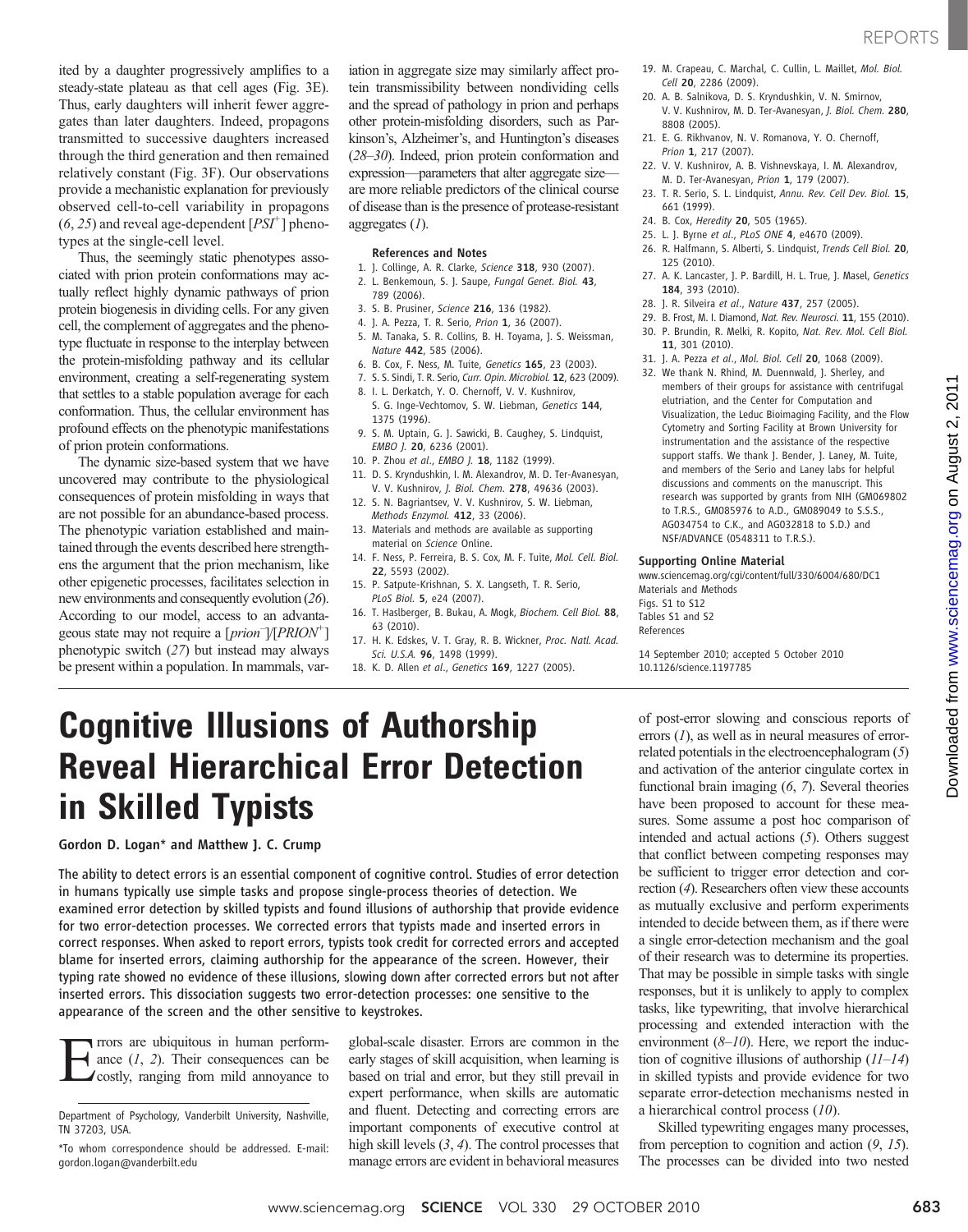## REPORTS

feedback loops: (i) an outer loop that begins with language comprehension and generation and produces a series of words to be typed and (ii) an inner loop that begins with the words the outer loop provides and produces a series of keystrokes  $(9, 10, 15-17)$ . The two loops are relatively autonomous: The outer loop commands the inner loop but knows little about how the inner loop carries out its commands  $(10, 17)$ . Our research was guided by the hypothesis that the two loops are driven by different kinds of feedback: The outer loop is sensitive to the appearance of the output on the screen, whereas the inner loop is sensitive to feedback from the fingers and the keyboard (9, 17, 18). Thus, the two loops should detect errors with different mechanisms (19, 20).

We created illusions of authorship by introducing mismatches between errors in the inner and outer loops. We corrected errors that typists made, so the output matched their intentions when their motor behavior did not, and we inserted errors into the output that the typists produced, so that their motor behavior matched their intentions when the output did not. We hypothesized that the outer loop would evaluate the match between intended and actual actions, claiming authorship for the appearance of the screen. The outer loop decides that the response

Fig. 1. (A) Mean interkeystroke interval in milliseconds per letter for the trial preceding an error (E–1), the error trial (Error), and the two trials after the error (E+1, E+2) for the 600 word group in experiment one, which used retrospective error reports gathered in a questionnaire administered after the experiment. Error bars are the 95% confidence intervals for the

Fig. 2. (A) Mean interkeystroke interval in milliseconds per letter for the trial preceding an error (E–1), the error trial (Error), and the two trials after the error (E+1, E+2) in the second experiment, which used post-trial error reports in which participants said whether the preceding response was correct or incorrect. The data for correct responses are averaged over positions. Error bars indicate is correct if the screen looks right and incorrect if the screen looks wrong. Thus, the outer loop would treat corrected errors like actual, typistproduced correct responses and inserted errors like actual, typist-produced errors, creating illusions of authorship  $(11-14)$ . We hypothesized that the inner loop would monitor keystrokes, evaluating proprioceptive and kinesthetic feedback  $(17–20)$ , and so would respond differently to inserted errors and actual errors and to corrected errors and correct responses. The inner loop would know the truth behind the illusion.

We tested these hypotheses in three experiments in which skilled typists typed single words presented one at a time on a computer screen, with their responses echoed on the screen below the word to be typed  $(21)$ . We measured outer-loop error detection by asking for explicit reports of errors. The three experiments varied in the intrusiveness of explicit error detection. The first was the least intrusive, asking for retrospective reports after the experiment finished. The second asked participants to judge whether each word was correct or erroneous as soon as they typed it. The third told participants about corrected and inserted errors at the outset and asked them to judge whether each word was correct, erroneous, a corrected error, or an inserted error. We measured inner-loop error detection by evaluating post-error slowing. Skilled typists typically slow down immediately after an error, prolonging the interkeystroke interval between the error and the next keystroke (18). We predicted post-error slowing after actual errors and corrected errors and no slowing for inserted errors and correct responses.

We assessed the illusion of authorship by comparing explicit error detection with post-error slowing. If outer- and inner-loop error detection are accomplished by a single process, then typists should report errors in conditions that produce post-error slowing (actual errors and corrected errors), and they should report correct responses in conditions that do not produce post-error slowing (correct responses and inserted errors). If outer- and inner-loop error detection involve separate, hierarchically nested processes, then typists should report "correct" whenever the screen looks right (correct responses and corrected errors) and "error" whenever the screen looks wrong (actual errors and inserted errors), whether or not those conditions produce post-error slowing.

In each experiment, we inserted errors on 6% of the trials. On the remaining 94% of trials, we corrected ~45% of actual errors by echoing the correct response on the computer screen regard-



2011

means based on Fisher's least significant difference test, calculated from the interaction between response type (error, inserted, corrected) and error position (E–1, Error, E+1, E+2). The data for correct responses are averaged over positions. (B) Proportions of participants who experienced illusions of authorship (did not report noticing inserted and corrected errors in question two, which was open-ended, in question three, which addressed inserted errors, and in question four, which addressed corrected errors) in the 50-, 100-, and 600-word groups and in experiment two. Error bars are 95% confidence intervals for the proportions calculated from the binomial distribution.



95% confidence intervals based on Fisher's least significant difference test calculated from the interaction between response type and error position. (B) Mean probabilities of reporting correct or error for correct responses (correct), actual errors (error), inserted errors (inserted), and corrected errors (corrected).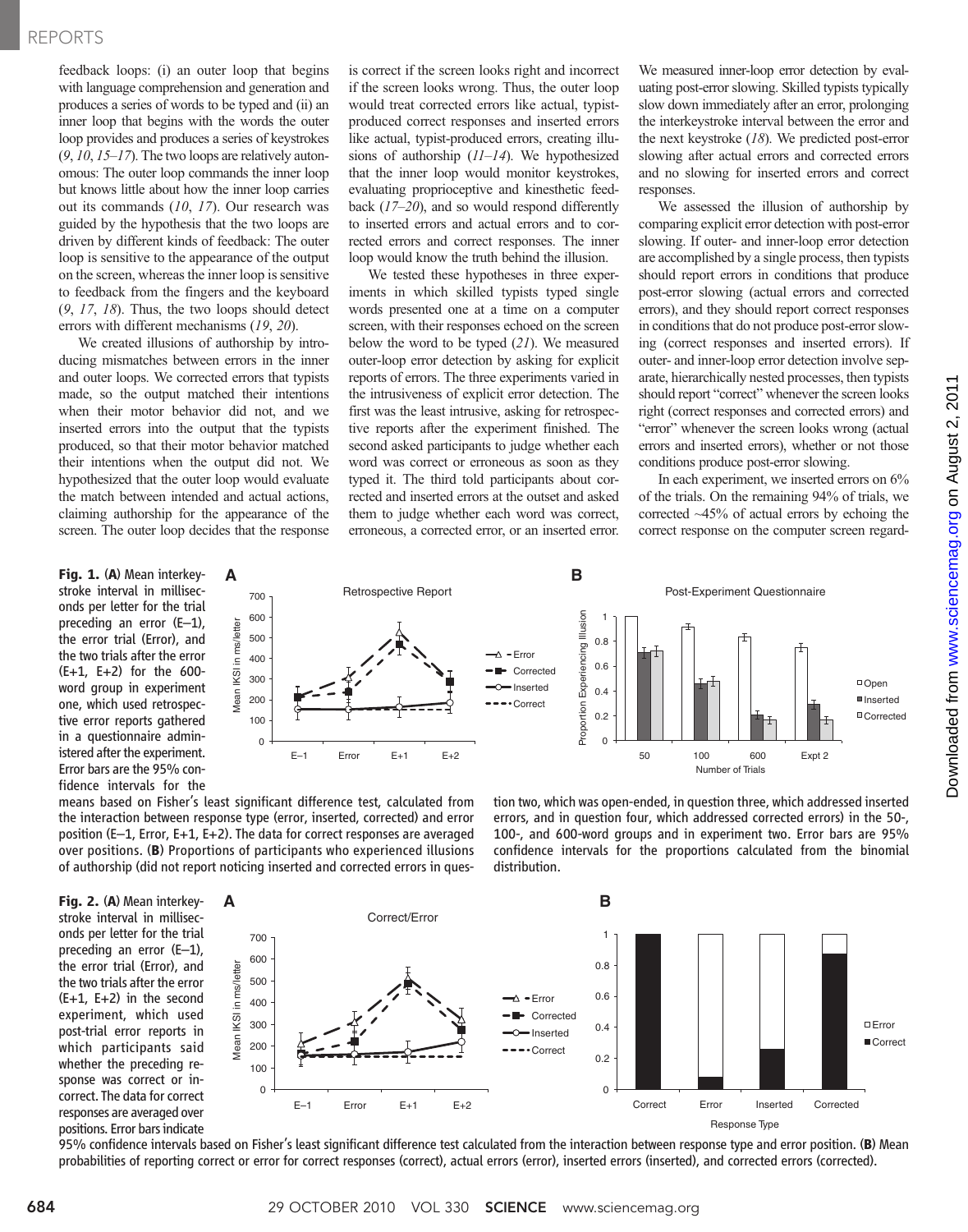less of what participants typed on 45% of the trials. We quantified skill as words per minute (WPM) on a typing test administered at the end of the experiment, reporting mean WPM  $\pm$  standard deviation for each experiment. The typists were predominantly of college age, had  $12.86 \pm$ 5.35 years of experience, and typed at speeds comparable to professional typists.

The first experiment used retrospective errordetection reports, varying the number of words that were typed (50, 100, or 600) between participants to manipulate the opportunity to detect corrected and inserted errors. We tested three different groups of 24 skilled typists (WPM  $=$  $61.6 \pm 16.9$ ,  $70.6 \pm 20.6$ , and  $68.6 \pm 20.7$  words, respectively); they typed 91.0, 89.9, and 91.0% of the words correctly, respectively. We assessed post-error slowing by examining interkeystroke interval for the trial before and two trials after an error. Twenty-two typists in the 600-word group provided sufficient data for this analysis. Their results, plotted in Fig. 1A, show slowing immediately after the error for incorrect responses  $(F_{1,126} = 150.8, p \le 0.01)$  and corrected errors  $(F_{1,126} = 114.8, p \le 0.01)$ , but no slowing for inserted errors ( $F < 1.0$ ). Thus, the inner loop responds differently to actual and inserted errors, as predicted. Interkeystroke intervals were longer for corrected errors and actual errors than for inserted errors and correct responses. This difference may reflect early error detection in the inner loop (20) or differences between words typed correctly and incorrectly. Errors are more likely to occur in words that are more difficult to type, and so are typed more slowly (21).

We assessed illusions of authorship with a post-experiment questionnaire, which consisted of six questions. The second, third, and fourth questions were most relevant. The first question asked for an estimate of the number of correct and incorrect responses. The second was openended, asking, "Did you notice anything about the kind of errors that you made?" Responses to this question were scored as illusions of authorship if typists made no mention of inserted or corrected errors. The third and fourth questions were direct, asking, "Did you notice that on some proportion of the trials the computer may have

Fig. 3. (A) Mean interkeystroke interval in milliseconds per letter for the trial preceding an error (E–1), the error trial (Error), and the two trials after the error (E+1, E+2) in the third experiment, which used posttrial error reports in which participants said whether the preceding response was correct, error, inserted error, or corrected error. The data for correct responses are avinserted errors, even if you correctly typed the word?" and "Did you notice that on some proportion of the trials the computer may have correctly typed a word even though you made an error?" Responses to these questions were scored as illusions of authorship if typists said "no."

The proportions of typists showing illusions of authorship are plotted in Fig. 1B. The proportions were significantly greater than zero for each question in each group (that is, the 95% confidence intervals constructed from the binomial distribution did not include 0). Illusions of authorship were stronger in the open-ended question than in the more direct questions, perhaps because typists were less willing to admit they had not noticed inserted and corrected errors when they were told they had occurred. Illusions of authorship were about the same for inserted and corrected errors. Illusions of authorship declined as typists experienced more inserted and corrected errors. There were 3, 6, and 36 inserted errors in the 50-, 100-, and 600-word versions of the experiment, respectively. Corrected errors were generated by randomly correcting 45% of all responses. The average numbers of corrected errors for the 18, 23, and 24 typists who experienced one or more in the 50-, 100-, and 600-word versions of the experiment were 2.4, 4.3, and 24, respectively.

The post-error–slowing data and retrospective reports show a dissociation between innerand outer-loop error detection. Typists slowed after corrected errors but not after inserted errors, yet many of them accepted corrected errors as correct responses and inserted errors as errors. This analysis of post-error slowing collapses over typists who did and did not show illusions of authorship. We analyzed post-error slowing separately for typists who did and did not show illusions and found the same pattern in both groups (fig.  $S1$ ) (21). Thus, the pattern in Fig. 1A is representative of all typists.

The second experiment asked 24 skilled typists (WPM =  $68.2 \pm 11.0$ ) to type 600 words. After each word, they were asked to report errors explicitly, indicating whether they typed the word correctly or incorrectly. There was no mention of corrected and inserted errors. Typists typed 88.4% of the words correctly. Mean interkeystroke intervals from 23 typists who provided sufficient data for analysis are plotted in Fig. 2A. There was post-error slowing for incorrect responses  $(F_{1,132} = 125.0, p \le 0.01)$  and corrected errors ( $F_{1,132} = 169.6$ ,  $p < 0.01$ ), but not for inserted errors  $(F < 1.0)$ , suggesting again that inner-loop error detection distinguishes between actual errors and correct responses.

Explicit error-detection probabilities, plotted in Fig. 2B, show good discrimination between correct and incorrect responses. For correct responses, typists said "correct" more than "error"  $[t(23) = 41.61, p < 0.01]$ ; for incorrect responses, typists said "error" more than "correct"  $[t(23) =$ 10.40,  $p < 0.01$ ]. Typists showed illusions of authorship for inserted errors, saying "error" more than "correct"  $[t(23) = 5.33, p < 0.01]$ . They also showed illusions of authorship for corrected errors, saying "correct" more than "error"  $[t(23) = 5.26]$ ,  $p \le 0.01$ ].

The post-error slowing and post-trial report data reveal a dissociation between inner- and outer-loop error detection. We assessed the dissociation further by comparing trials in which typists did and did not experience illusions of authorship (21). The pattern of post-error slowing was the same for both sets of trials (fig. S5), suggesting that the pattern in Fig. 2A is representative of all trials.

The explicit report task did not allow typists to distinguish between actual errors and inserted errors or between correct responses and corrected errors. Nevertheless, typists chose responses that reflected the appearance of the screen instead of the keys they struck, consistent with their experience with computers and with our hypothesis that explicit error detection reflects outer-loop control processes. We administered the postexperiment questionnaire from experiment one and found that typists did not seem to be confused about the requirement to classify inserted and corrected errors. The proportions of typists showing illusions of authorship were about the same as those of the typists in the 600-word group in experiment one, who were not required to report errors after each trial (Fig. 1B).

We conducted a third experiment that included four response categories in the explicit detection



eraged over positions. Error bars indicate 95% confidence intervals based on Fisher's least significant difference test calculated from the interaction between response type and error position. (B) Mean probabilities of reporting correct, error, inserted error, or corrected error for correct responses (correct), actual errors (error), inserted errors (inserted), and corrected errors (corrected).

2011